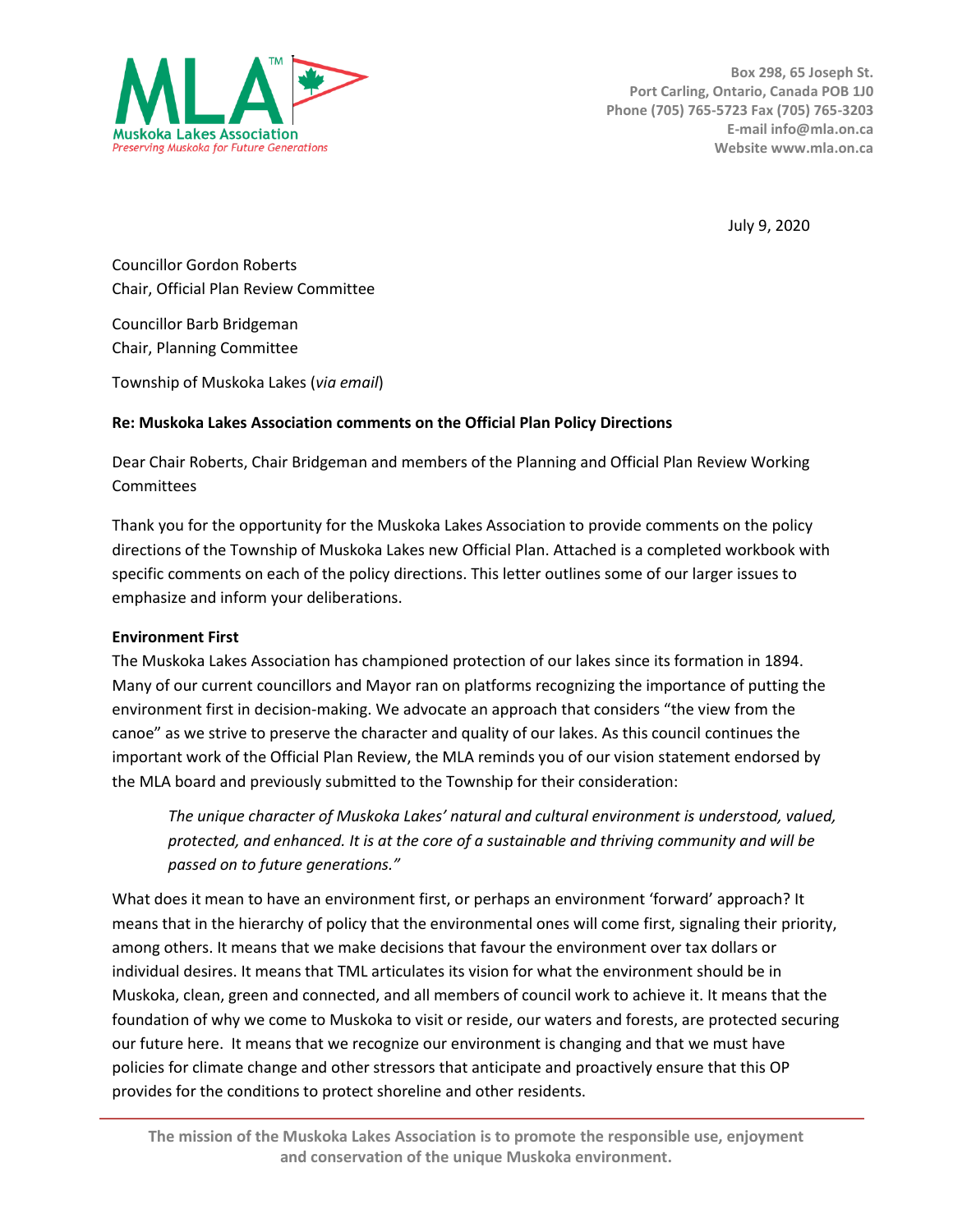This may be by new building design standards, setbacks from flood plain, permitted uses in the floodplain, stormwater runoff controls, wildfire, drought, blue green algae, or invasive species controls. It needs collective efforts at all levels of government. In doing so we also address environment first.

It does not mean that no tree will come down or that no rock will be blasted, but that is not the default or first position. Each applicant will have done their best to work with the environmental conditions of a site before it is modified. Design with nature. There are many wonderful examples of designing with site constraints here and elsewhere in the world. Let us make it the normal way of doing business here.

In this new way of doing business, TML will need to tackle policy areas that are at the heart of the conflicts facing Muskoka. Waterfront density, recreational carrying capacity, resorts, and climate change. Some of these areas were identified as policy directions but two – resorts (also addressing shoreline density) and carrying capacity need policy attention.

# **Resort Policies**

The MLA has been commenting on resort policies since 2017 with the review of the District OP. Three years later we are no further ahead with the District still grappling with this topic. TML and indeed Muskoka cannot wait another OP cycle to address this policy deficit. Therefore, we recommend that TML lead the way in developing progressive resort policies that support TML's vision of shoreline redevelopment.

Much work has been done by the Minett Joint Policy Steering Committee including the Altus Group study – "Understanding the Waterfront Economy Study: An Economic Benefits Analysis". They found that seasonal cottages currently dominate the waterfront economy, accounting for half to two-thirds of total economic activity, while resorts contribute between one fifth to one third of the total with yearround residences and short-term rentals accounting for the balance. Altus found that Muskoka has ample current resort capacity and to meet future demand very little additional resort development will be required.

Nevertheless, municipalities are receiving applications for developments that proponents characterize as "resorts" despite the fact that they bear little, if any resemblance to traditional resorts. Municipalities are being asked to "adapt" their resort policies to accommodate such developments, or worse, respond in a policy vacuum.

The MLA believes that restrictions on such waterfront developments are required to protect the environment and the high quality of life in Muskoka. They have far different community and environmental impacts than traditional resorts and these impacts extend far beyond the degradation of Muskoka's visual landscape. Such projects put unexpected and unwanted demands on municipal services and the limited recreational carrying capacity of our lakes. It would be very poor planning to simply "adapt" existing policies designed to apply to traditional resorts to an entirely different and generally more intensive type of land use.

The MJPSC put forward definitions of commerciality to be met by resorts and defined a series of policy directions to apply to new resorts or redevelopment of resorts. "Conditions of Use" recommendations were developed working in concert with planning staff from the District and Township. They are consistent with conditions already established at the neighbouring Marriott property, and they serve to ensure the ongoing commercial use of the resort condominium units.

It is a foundation – let us use it to lead and define the kind of shoreline development we want.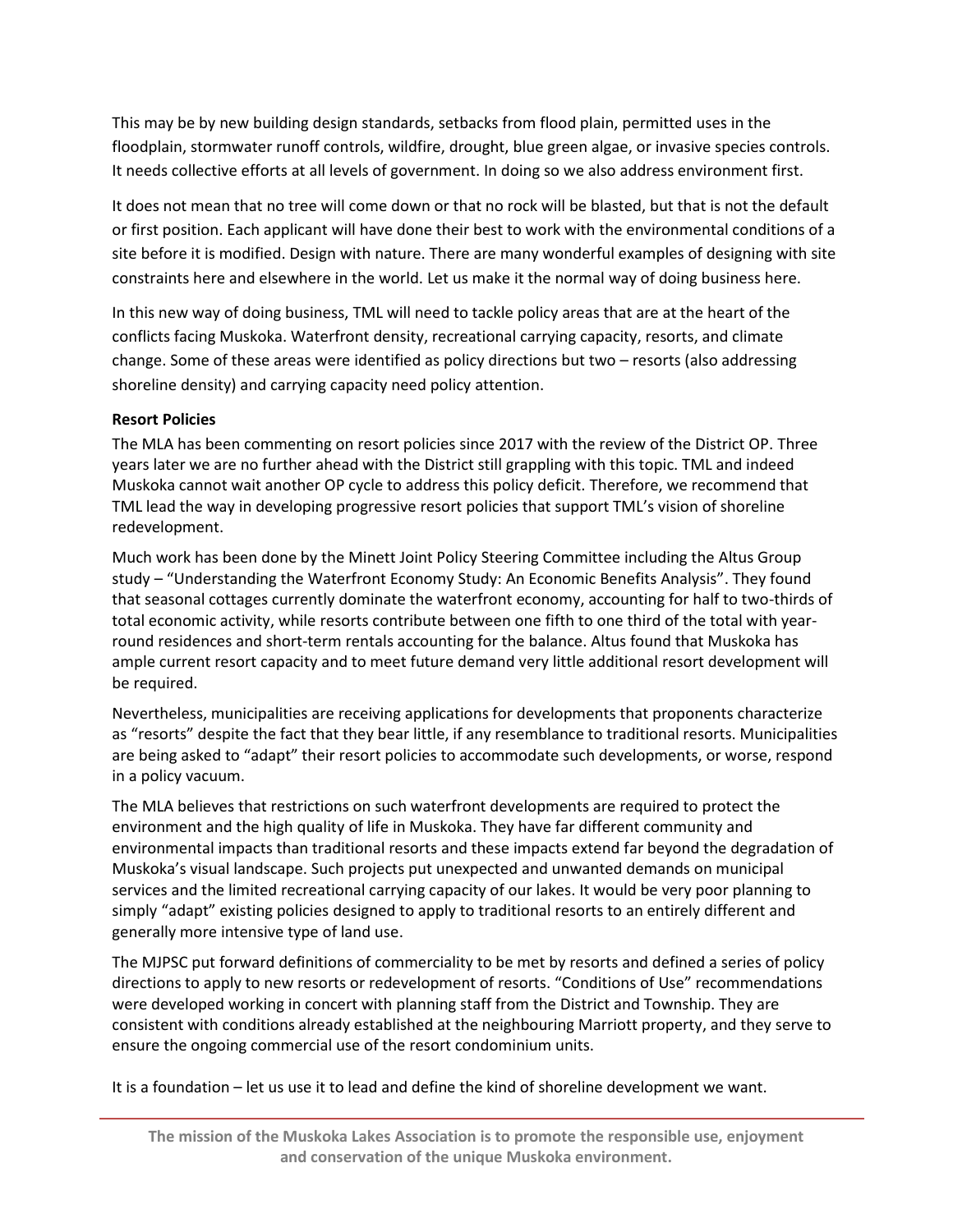# **Carrying Capacity**

The MLA strongly supports policies that enable establishment of zoning regulations where lakes are near or over capacity based on the RCC model as a guideline on small and medium-sized lakes. The example of lot development on Maryjane and Camel Lakes brought this to light recently. But this needs to be extended to rivers, bays and connecting channels on our larger lakes. They too are experiencing significant growth in boat traffic and with it, increased safety concerns and demands for docking infrastructure.

The work done by the Minett Joint Policy Steering Committee in commissioning the Boat Impact Assessment – Wallace Bay (Riverstone Environmental Solutions Inc 2019) has confirmed that boat traffic has increased significantly since 2007, as has the measured frequency of unsafe boating traffic levels. Rivers and bays on the big lakes can be over capacity but recognizing that they are not isolated from the larger lake system. A mechanism to address the big lakes must also be considered in the OP. We note in the workbook that if a road has exceeded safe operating capacity, we widen it. There is no such recourse on our lakes. We can no longer ignore this issue for it is changing the quality experience for our members. In a recent survey of MLA members, 58% said that their enjoyment of the lakes has changed for the worse over their time here. Further, members cited the following as impacting their enjoyment:

| Noisy boats                      | 63.47% |
|----------------------------------|--------|
| Too many waves                   | 41.17% |
| Density of shoreline development | 61.53% |

For years we relied on lake health to limit lot creation. That limitation has been removed. So now what limits the shoreline development around the lakes. Some have called this recreational carrying capacity. We might call it character capacity – at what point in shoreline development do we change:

- the aesthetics of the shoreline,
- our ability to see loons or other wildlife,
- to fish,
- to enjoy the water without excessive noise, waves
- to boat safely, or
- our water quality by increased runoff.

Perhaps we can define those thresholds and measure by lot the contribution to protecting or degrading those conditions. TML could be a leader in defining a new way of shoreline preservation.

# **Other areas of emphasis from the workbook**

Several questions were raised in the discussion reports prepared by Meridian Planning, but we want to highlight the MLA's feedback on the following: